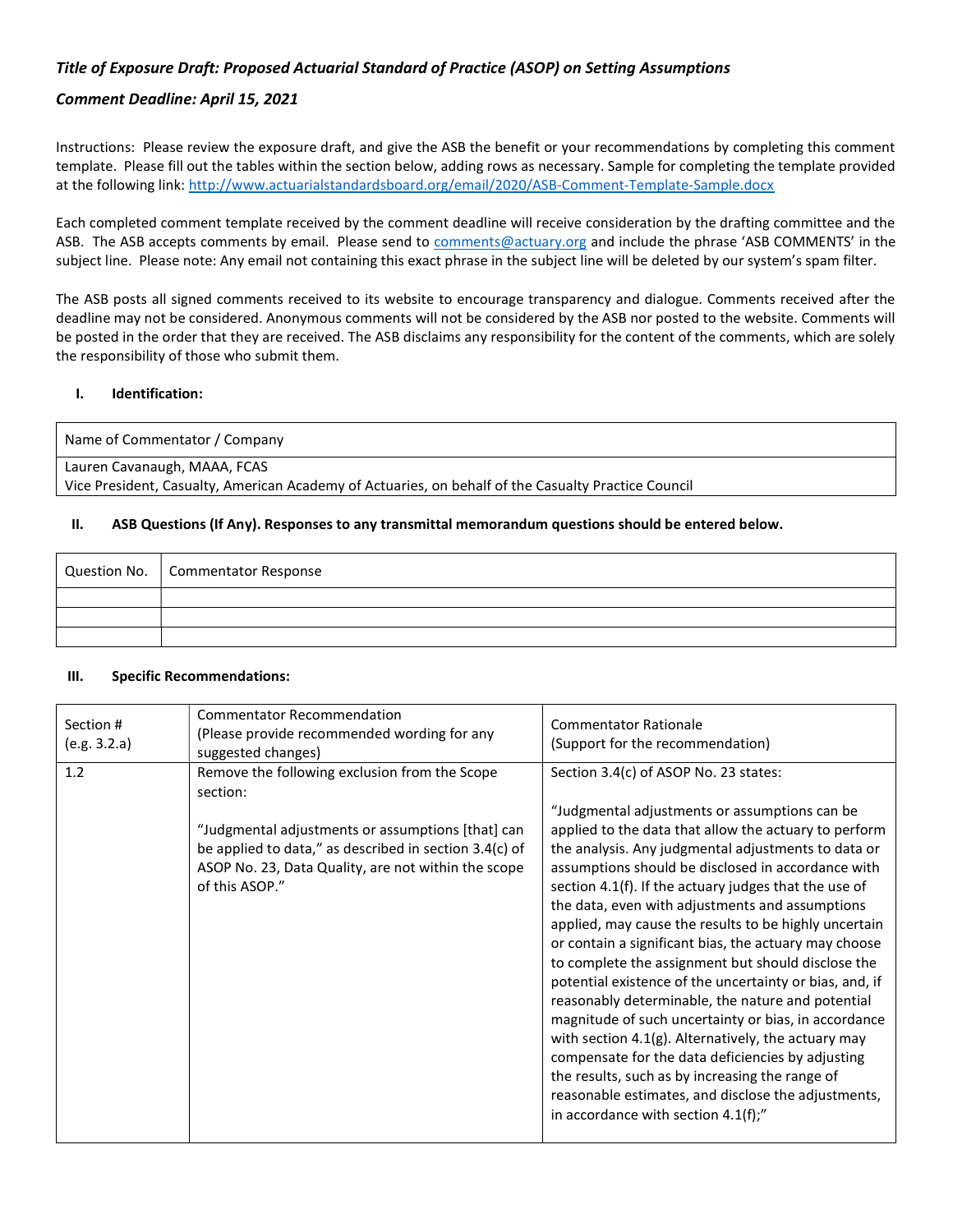Comment Deadline: April 15, 2021

|     |                                                                                                | Section 2.3 of ASOP No. 23 states:                                                                                                                           |
|-----|------------------------------------------------------------------------------------------------|--------------------------------------------------------------------------------------------------------------------------------------------------------------|
|     |                                                                                                | "Assumptions are not data, but data are commonly<br>used in the development of actuarial assumptions."<br>Section 3.4(c) of ASOP No. 23 thus creates a "gray |
|     |                                                                                                | area" by introducing a set of assumptions that might,                                                                                                        |
|     |                                                                                                | in effect, be applied to data to create "modified"                                                                                                           |
|     |                                                                                                | data that can be used in an actuarial analysis. It is<br>unclear how such judgmental adjustments or                                                          |
|     |                                                                                                | assumptions applied to data would be distinguished                                                                                                           |
|     |                                                                                                | from the "true" set of assumptions intended to be                                                                                                            |
|     |                                                                                                | the subject of the new draft Setting Assumptions                                                                                                             |
|     |                                                                                                | ASOP. In addition, any such judgmental adjustments                                                                                                           |
|     |                                                                                                | or assumptions would also need to be reasonable.                                                                                                             |
|     |                                                                                                | We thus believe the proposed Setting Assumptions<br>ASOP should apply to any such assumptions as well.                                                       |
|     |                                                                                                |                                                                                                                                                              |
|     |                                                                                                | Further, section 2.1 of the proposed ASOP defines                                                                                                            |
|     |                                                                                                | assumptions as including values that "represent                                                                                                              |
|     |                                                                                                | possibilities based on professional judgment." Thus<br>the proposed ASOP appears to already define                                                           |
|     |                                                                                                | assumptions as inclusive of such judgmental                                                                                                                  |
|     |                                                                                                | adjustments or assumptions that can be applied to                                                                                                            |
|     |                                                                                                | data.                                                                                                                                                        |
| 1.2 | Recommend replacing the sentence:                                                              | None of the current ASOPs contain the words "cross-<br>practice." This term is not defined in ASOP No. 1 or                                                  |
|     | "If the actuary determines that the guidance in this                                           | in any other ASOP. The ASB website categorizes                                                                                                               |
|     | ASOP conflicts with a cross-practice ASOP (i.e., an                                            | ASOPs as "General," "Pension," "Life," "Health,"                                                                                                             |
|     | ASOP that applies to all practice areas), this ASOP                                            | "ERM," and "Casualty"; as well as "Soon-to-Be                                                                                                                |
|     | governs."                                                                                      | Effective" and "Repealed" ASOPs. The ASOPs                                                                                                                   |
|     | With                                                                                           | categorized as General are Nos. 1, 12, 17, 21, 23, 25,<br>32, 41, and 56. The Scope sections of these ASOPs                                                  |
|     |                                                                                                | describe activities that an actuary in any practice                                                                                                          |
|     | "If the actuary determines that the guidance in this                                           | area may encounter. None of them use the words                                                                                                               |
|     | ASOP conflicts with a general ASOP (i.e., an ASOP                                              | "cross-practice." None of the remaining ASOPs are                                                                                                            |
|     | that applies to all practice areas), this ASOP                                                 | categorized on the website as being applicable                                                                                                               |
|     | governs."                                                                                      | across all practice areas shown, so it appears that                                                                                                          |
| 1.3 | Recommend deleting the last sentence of this                                                   | "general" is the appropriate term in use.<br>This sentence appears to place an unreasonable                                                                  |
|     | section:                                                                                       | burden on actuaries to keep track of whether there                                                                                                           |
|     |                                                                                                | are material changes in referenced documents, and                                                                                                            |
|     | "Cross References-When this standard refers to the                                             | whether such changes mean that the guidance in the                                                                                                           |
|     | provisions of other documents, the reference                                                   | proposed ASOP on Setting Assumptions is no longer                                                                                                            |
|     | includes the referenced documents as they may be<br>amended or restated in the future, and any | applicable or appropriate. If there were to be such<br>material changes with consequences to the guidance                                                    |
|     | successor to them, by whatever name called. If any                                             | in other ASOPs, we recommend that the Actuarial                                                                                                              |
|     | amended or restated document differs materially                                                | Standards Board instead review and make                                                                                                                      |
|     | from the originally referenced document, the                                                   | corresponding revisions to those ASOPs.                                                                                                                      |
|     | actuary should consider the guidance in this                                                   |                                                                                                                                                              |
|     | standard to the extent it is applicable and                                                    |                                                                                                                                                              |
| 2.1 | appropriate."<br>Recommend replacing the definition of                                         | The recommendation is for the definition of                                                                                                                  |
|     | "Assumption" from the draft ASOP:                                                              | "Assumption" used in the proposed ASOP to be                                                                                                                 |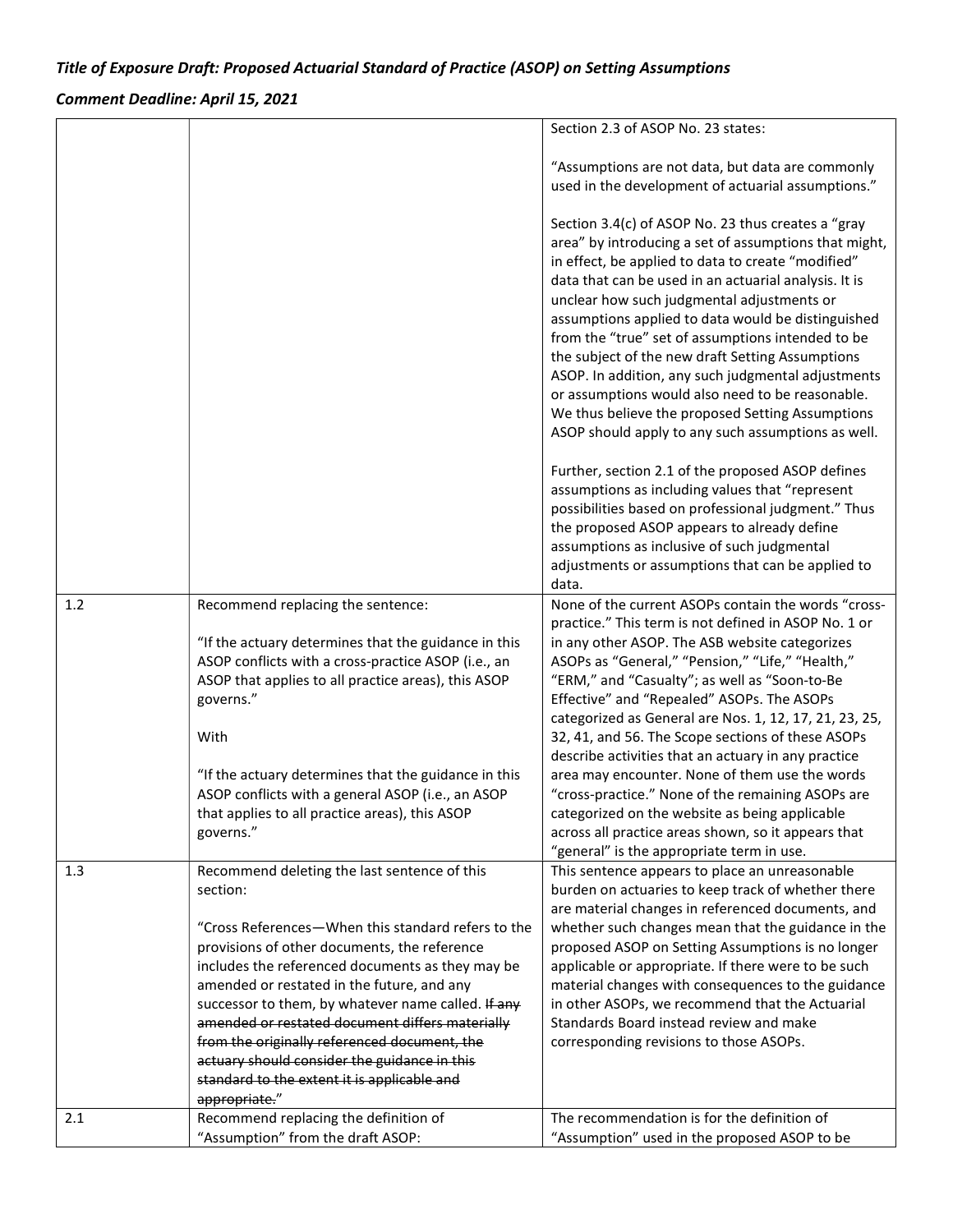## Comment Deadline: April 15, 2021

|       | "Assumption-A value that represents expectations,<br>represents possibilities based on professional<br>judgment, or is prescribed by law or by others to<br>represent expectations or possibilities."<br>With the following alternative:<br>"Assumption-A type of explicit input to a model<br>that is derived from data, represents possibilities<br>based on professional judgment, or may be<br>prescribed by law or by others. When derived from<br>data, an assumption may be statistical, financial,<br>economic, mathematical, or scientific in nature, and<br>may be described as a parameter." | consistent with the definition in the recently<br>effective ASOP No. 56.                                                                                                                                                                                                          |
|-------|---------------------------------------------------------------------------------------------------------------------------------------------------------------------------------------------------------------------------------------------------------------------------------------------------------------------------------------------------------------------------------------------------------------------------------------------------------------------------------------------------------------------------------------------------------------------------------------------------------|-----------------------------------------------------------------------------------------------------------------------------------------------------------------------------------------------------------------------------------------------------------------------------------|
| 2.2   | Recommend replacing the definition of "Data" from<br>the draft ASOP:<br>"Data-Numerical, census, or classification<br>information, or information derived mathematically<br>from such items, but not general or qualitative<br>information. Assumptions are not data, but data are                                                                                                                                                                                                                                                                                                                      | The recommendation is for the definition of "Data"<br>used in the proposed ASOP to be more consistent<br>with the definition in the recently effective ASOP No.<br>56:<br>"Data-Facts or information that are either direct<br>input to a model or inform the selection of input. |
|       | commonly used in the development of<br>assumptions."<br>With the following alternative:                                                                                                                                                                                                                                                                                                                                                                                                                                                                                                                 | Data may be collected from sources such as records,<br>experience, experiments, surveys, observations,<br>benefit plan or policy provisions, or output from<br>other models."                                                                                                     |
|       | "Data-Facts or information that are either direct<br>input to a model or inform the development of<br>assumptions. Data may be collected from sources<br>such as records, experience, experiments, surveys,<br>observations, benefit plan or policy provisions, or<br>output from other models. Assumptions are not<br>data, but data are commonly used in the<br>development of assumptions."                                                                                                                                                                                                          |                                                                                                                                                                                                                                                                                   |
| 3.2.a | Recommend replacing the wording below for 3.2.a:<br>"actual experience adjusted to current<br>a.<br>conditions where applicable, to the extent it<br>is available, relevant, and sufficiently<br>reliable;"                                                                                                                                                                                                                                                                                                                                                                                             | Actuaries may prepare estimates at a historical cost<br>level, a current cost level, or a future cost level. Thus<br>using the term "current" seems too restrictive.                                                                                                              |
|       | with the following:                                                                                                                                                                                                                                                                                                                                                                                                                                                                                                                                                                                     |                                                                                                                                                                                                                                                                                   |
|       | "actual experience adjusted to the<br>а.<br>conditions applicable to the actuarial<br>services, as appropriate, to the extent it is<br>available, relevant, and sufficiently<br>reliable;"                                                                                                                                                                                                                                                                                                                                                                                                              |                                                                                                                                                                                                                                                                                   |
| 3.3.c | Recommend replacing the wording below for 3.3.c:<br>"it is expected to have no material bias (i.e., it is not<br>materially optimistic or pessimistic) relative to the                                                                                                                                                                                                                                                                                                                                                                                                                                  | The draft ASOP states that the actuary should select<br>each individual assumption such that it is expected<br>to have no material bias (i.e., it is not materially<br>optimistic or pessimistic). ASOP No. 56 adds an                                                            |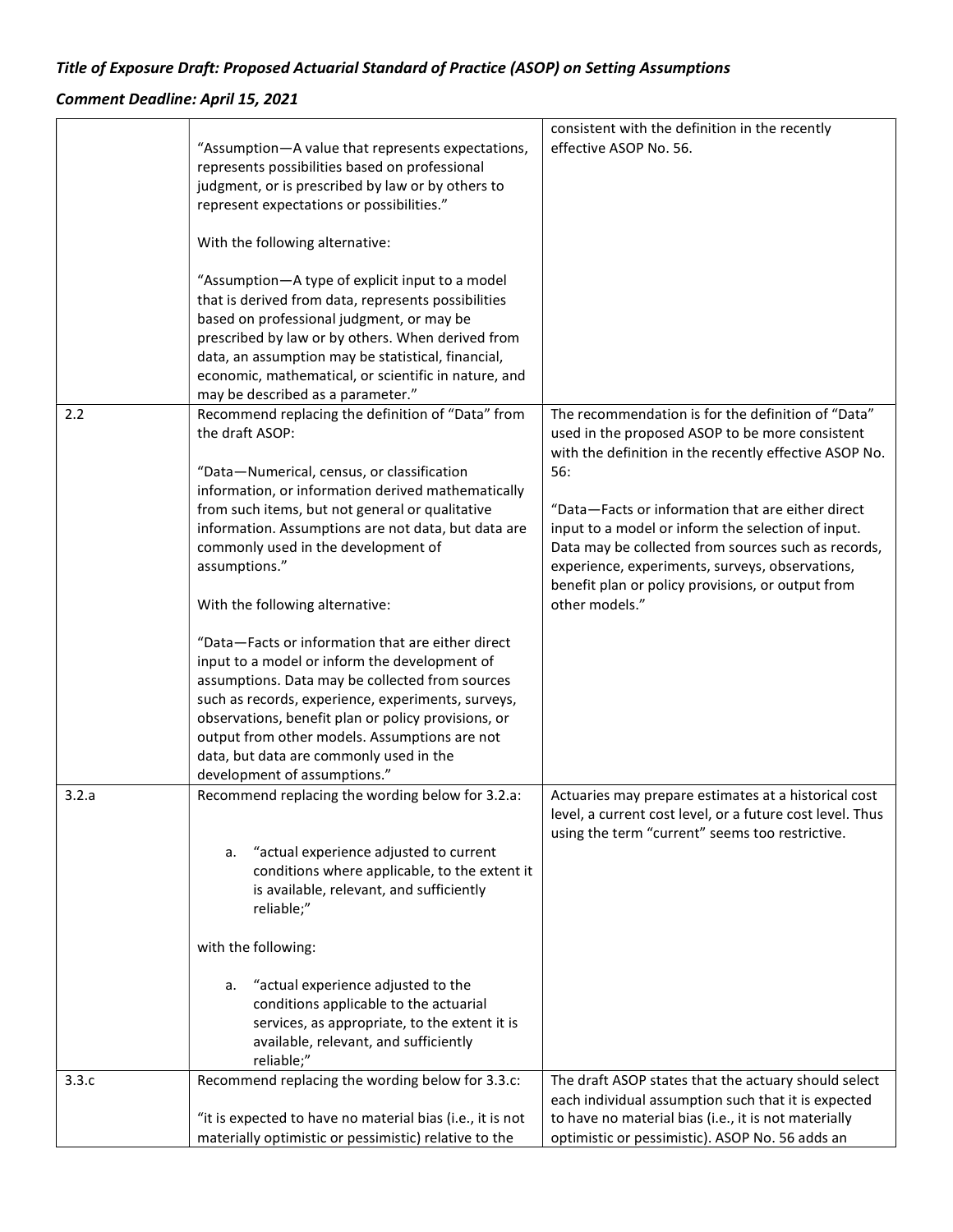## Comment Deadline: April 15, 2021

|     | purpose of the assignment, excluding the effect of a                                                | additional check on the reasonability of results in the                                                     |
|-----|-----------------------------------------------------------------------------------------------------|-------------------------------------------------------------------------------------------------------------|
|     | margin (as discussed in section 3.6)."                                                              | aggregate:                                                                                                  |
|     |                                                                                                     |                                                                                                             |
|     | with the following (or adding a new item 3.3.d to                                                   | "The actuary should assess the reasonability of the                                                         |
|     | address the reasonability of the assumptions in                                                     | model output when determining whether the                                                                   |
|     | aggregate):                                                                                         | assumptions are reasonable in the aggregate. While                                                          |
|     |                                                                                                     | assumptions might appear to be reasonable                                                                   |
|     | "it, in combination with the other assumptions, is                                                  | individually, conservativism or optimism in multiple                                                        |
|     | expected to have no material bias (i.e., it is not                                                  | assumptions may result in unreasonable output."                                                             |
|     | materially optimistic or pessimistic) relative to the                                               |                                                                                                             |
|     | purpose of the assignment, excluding the effect of a                                                |                                                                                                             |
|     | margin (as discussed in section 3.6)."                                                              |                                                                                                             |
| 3.7 | Recommend changing the guidance on Subsequent                                                       | Section 3.4.6 of ASOP No. 41 states:                                                                        |
|     | Events from the draft ASOP:                                                                         |                                                                                                             |
|     |                                                                                                     | "Subsequent Events-The actuary should disclose                                                              |
|     | "Subsequent Events-There may be circumstances                                                       | any relevant event that meets the following                                                                 |
|     | where the actuary becomes aware of an event that                                                    | conditions:                                                                                                 |
|     | occurs subsequent to the date(s) through which data<br>or other information have been considered in | a. it becomes known to the actuary after the latest                                                         |
|     | developing the findings included in the actuarial                                                   | information date described in section 3.4.5;                                                                |
|     | report and before the date of the actuarial report                                                  |                                                                                                             |
|     | that could result in a material change in                                                           | b. it becomes known to the actuary before the                                                               |
|     | assumptions. In this instance, the actuary may, but                                                 | report is issued;                                                                                           |
|     | need not, reflect this event in setting assumptions,                                                |                                                                                                             |
|     | unless required by the purpose of the assignment."                                                  | c. it may have a material effect on the actuarial                                                           |
|     |                                                                                                     | findings if it were reflected in the actuarial findings;                                                    |
|     | Similar to the proposed revision below:                                                             | and                                                                                                         |
|     |                                                                                                     |                                                                                                             |
|     | "Subsequent Events-There may be circumstances                                                       | d. it is impractical to revise the report before it is                                                      |
|     | where the actuary becomes aware of an event that                                                    | issued.                                                                                                     |
|     | occurs subsequent to the date(s) through which data                                                 |                                                                                                             |
|     | or other information have been considered in                                                        | If the actuary learns of changes to data or other                                                           |
|     | developing the findings included in the actuarial                                                   | information (on or before the information date) after                                                       |
|     | report and before the date of the actuarial report                                                  | some findings have been communicated, but before                                                            |
|     | that could result in a material change in                                                           | the report is completed, the actuary should                                                                 |
|     | assumptions. If practical to do so, or if explicitly                                                | communicate those changes, and their implications,                                                          |
|     | required by the purpose of the assignment, the                                                      | to any intended user to whom the actuary has                                                                |
|     | actuary should reflect this event in setting                                                        | communicated findings."                                                                                     |
|     | assumptions."                                                                                       |                                                                                                             |
|     |                                                                                                     | Thus ASOP No. 41 implies that an actuary would not                                                          |
|     |                                                                                                     | revise the report only if it is impractical to do so,<br>whilst the draft Setting Assumptions ASOP suggests |
|     |                                                                                                     | that the decision of whether to reflect the                                                                 |
|     |                                                                                                     | subsequent event in setting assumptions is at the                                                           |
|     |                                                                                                     | discretion of the actuary (i.e., that the actuary could                                                     |
|     |                                                                                                     | choose not to, even if it were practical to do so). The                                                     |
|     |                                                                                                     | recommended changes are to make the proposed                                                                |
|     |                                                                                                     | ASOP consistent with ASOP No. 41.                                                                           |
| 4   | Recommend adding a disclosure requirement in                                                        | Section 3.5 of the draft ASOP states:                                                                       |
|     | section 4 if an assumption prescribed by law is                                                     |                                                                                                             |
|     | inconsistent with an assumption set by the actuary.                                                 | "Consistency of Assumptions-If the assignment                                                               |
|     |                                                                                                     | requires the actuary to set multiple assumptions, the                                                       |
|     |                                                                                                     | actuary should set assumptions for which the                                                                |
|     |                                                                                                     | actuary is taking responsibility that, in the actuary's                                                     |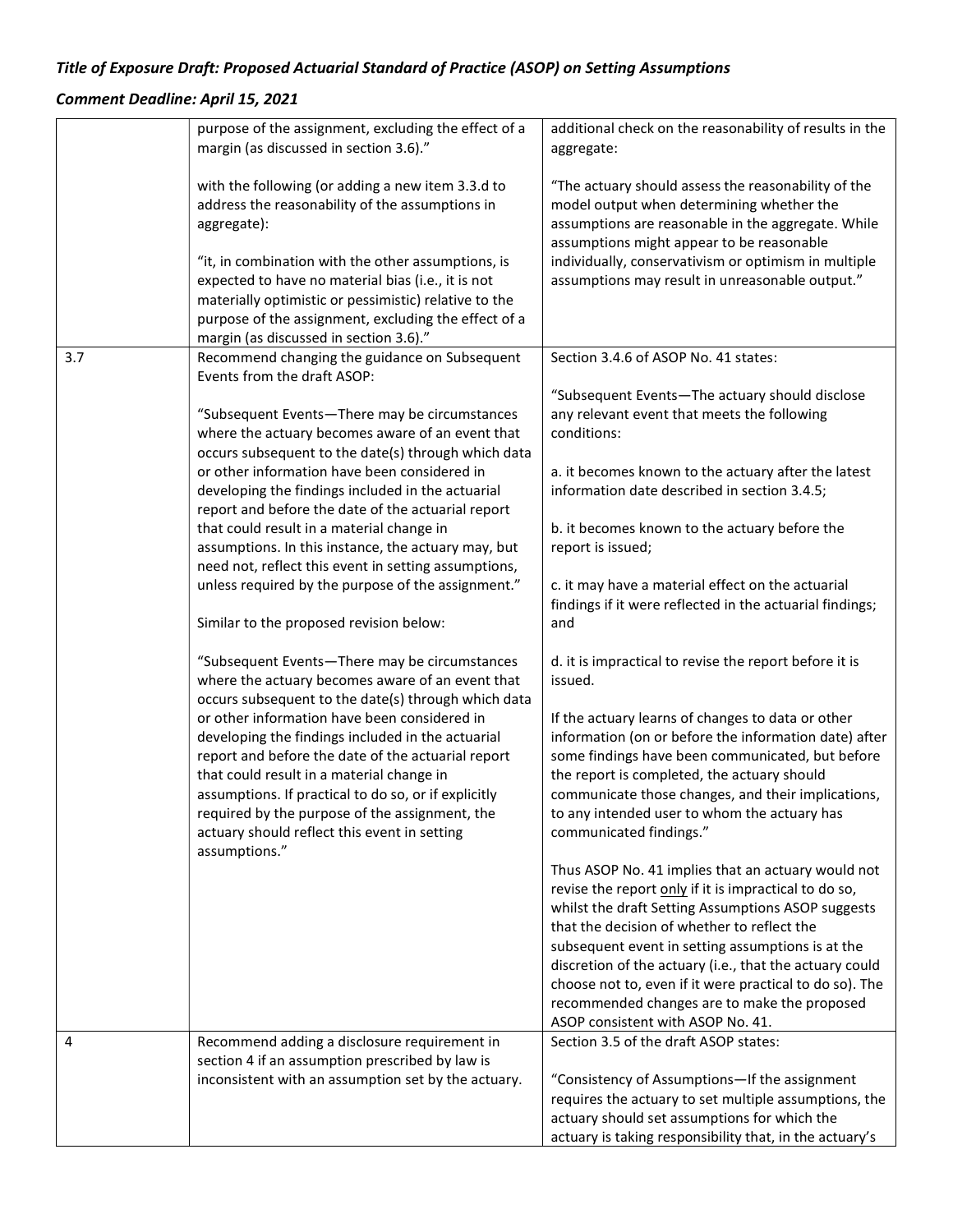## Comment Deadline: April 15, 2021

|       |                                                                                                           | professional judgment, are reasonably consistent<br>with one another to the extent the assumptions are<br>related."                                |
|-------|-----------------------------------------------------------------------------------------------------------|----------------------------------------------------------------------------------------------------------------------------------------------------|
| 4.1.b | The draft ASOP requires the actuary to disclose the                                                       | There may be situations where the information used                                                                                                 |
|       | following in actuarial reports:                                                                           | to set a material assumption is proprietary or                                                                                                     |
|       |                                                                                                           | confidential, or where the information is otherwise                                                                                                |
|       | "The information and analysis used for setting each<br>material assumption in sufficient detail to permit | readily available to other actuaries. For example:                                                                                                 |
|       | another qualified actuary to assess the<br>reasonableness of the assumption."                             | If the assumption is selected based on<br>a)<br>publicly available information, can the<br>source be provided, without re-                         |
|       | Recommend softening this language to recognize<br>that there may be situations where it is not feasible   | summarizing?                                                                                                                                       |
|       | or necessary to provide the information.                                                                  | If the assumption is selected based on a<br>b)<br>compilation of proprietary information, the<br>underlying information could not be<br>disclosed. |

#### IV. General Recommendations (If Any):

| <b>Commentator Recommendation</b>                                                                                                                                                                                                              | <b>Commentator Rationale</b>                                                                                                                                                                                                                                                                                                                                                                                                                                                                                                                                                                                                                                                                                                                                                                                                                                                                                                                                                                                                                                                                                                                                    |
|------------------------------------------------------------------------------------------------------------------------------------------------------------------------------------------------------------------------------------------------|-----------------------------------------------------------------------------------------------------------------------------------------------------------------------------------------------------------------------------------------------------------------------------------------------------------------------------------------------------------------------------------------------------------------------------------------------------------------------------------------------------------------------------------------------------------------------------------------------------------------------------------------------------------------------------------------------------------------------------------------------------------------------------------------------------------------------------------------------------------------------------------------------------------------------------------------------------------------------------------------------------------------------------------------------------------------------------------------------------------------------------------------------------------------|
| (Identify relevant sections when possible)                                                                                                                                                                                                     | (Support for the recommendation)                                                                                                                                                                                                                                                                                                                                                                                                                                                                                                                                                                                                                                                                                                                                                                                                                                                                                                                                                                                                                                                                                                                                |
| Recommend clarifying the hierarchy of ASOPs. The language                                                                                                                                                                                      | Section 1.2 of the draft ASOP states:                                                                                                                                                                                                                                                                                                                                                                                                                                                                                                                                                                                                                                                                                                                                                                                                                                                                                                                                                                                                                                                                                                                           |
| referenced in section 1.2 implies that any practice-area-specific                                                                                                                                                                              | "Other ASOPs may provide guidance on setting assumptions. If                                                                                                                                                                                                                                                                                                                                                                                                                                                                                                                                                                                                                                                                                                                                                                                                                                                                                                                                                                                                                                                                                                    |
| ASOPs would govern above the proposed ASOP on Setting                                                                                                                                                                                          | the actuary determines that the guidance in this standard                                                                                                                                                                                                                                                                                                                                                                                                                                                                                                                                                                                                                                                                                                                                                                                                                                                                                                                                                                                                                                                                                                       |
| Assumptions, and that the proposed ASOP on Setting                                                                                                                                                                                             | conflicts with a practice-area ASOP, the practice-area ASOP                                                                                                                                                                                                                                                                                                                                                                                                                                                                                                                                                                                                                                                                                                                                                                                                                                                                                                                                                                                                                                                                                                     |
| Assumptions would then govern above any other general                                                                                                                                                                                          | governs. If the actuary determines that the guidance in this                                                                                                                                                                                                                                                                                                                                                                                                                                                                                                                                                                                                                                                                                                                                                                                                                                                                                                                                                                                                                                                                                                    |
| ASOPs. What do the other general ASOPs say? Do other general                                                                                                                                                                                   | ASOP conflicts with a cross-practice ASOP (i.e., an ASOP that                                                                                                                                                                                                                                                                                                                                                                                                                                                                                                                                                                                                                                                                                                                                                                                                                                                                                                                                                                                                                                                                                                   |
| ASOPs all defer to the remaining ASOPs?                                                                                                                                                                                                        | applies to all practice areas), this ASOP governs."                                                                                                                                                                                                                                                                                                                                                                                                                                                                                                                                                                                                                                                                                                                                                                                                                                                                                                                                                                                                                                                                                                             |
| Recommend clarifying what additional documentation is<br>intended to be prepared and retained by the actuary by section<br>3.9 and recommend stating that it is only necessary to the<br>extent not already disclosed in the actuarial report. | Section 3.9 of the draft ASOP states:<br>"Documentation-The actuary should consider preparing and<br>retaining documentation to support compliance with the<br>requirements of section 3 and the disclosure requirements of<br>section 4, as is appropriate for the purpose of the assignment.<br>The degree of such documentation should be based on the<br>professional judgment of the actuary and may vary with the<br>complexity and purpose of the actuarial services. In addition,<br>the actuary should refer to ASOP No. 41 for guidance related to<br>the retention of file material other than that which is to be<br>disclosed under section 4."<br>And Item 4.1.b of the draft ASOP requires the actuary to<br>disclose the following in actuarial reports:<br>"The information and analysis used for setting each material<br>assumption in sufficient detail to permit another qualified<br>actuary to assess the reasonableness of the assumption."<br>If each assumption is already clearly supported in the actuarial<br>report, it is unclear what additional documentation the actuary<br>should or would consider preparing and retaining. |